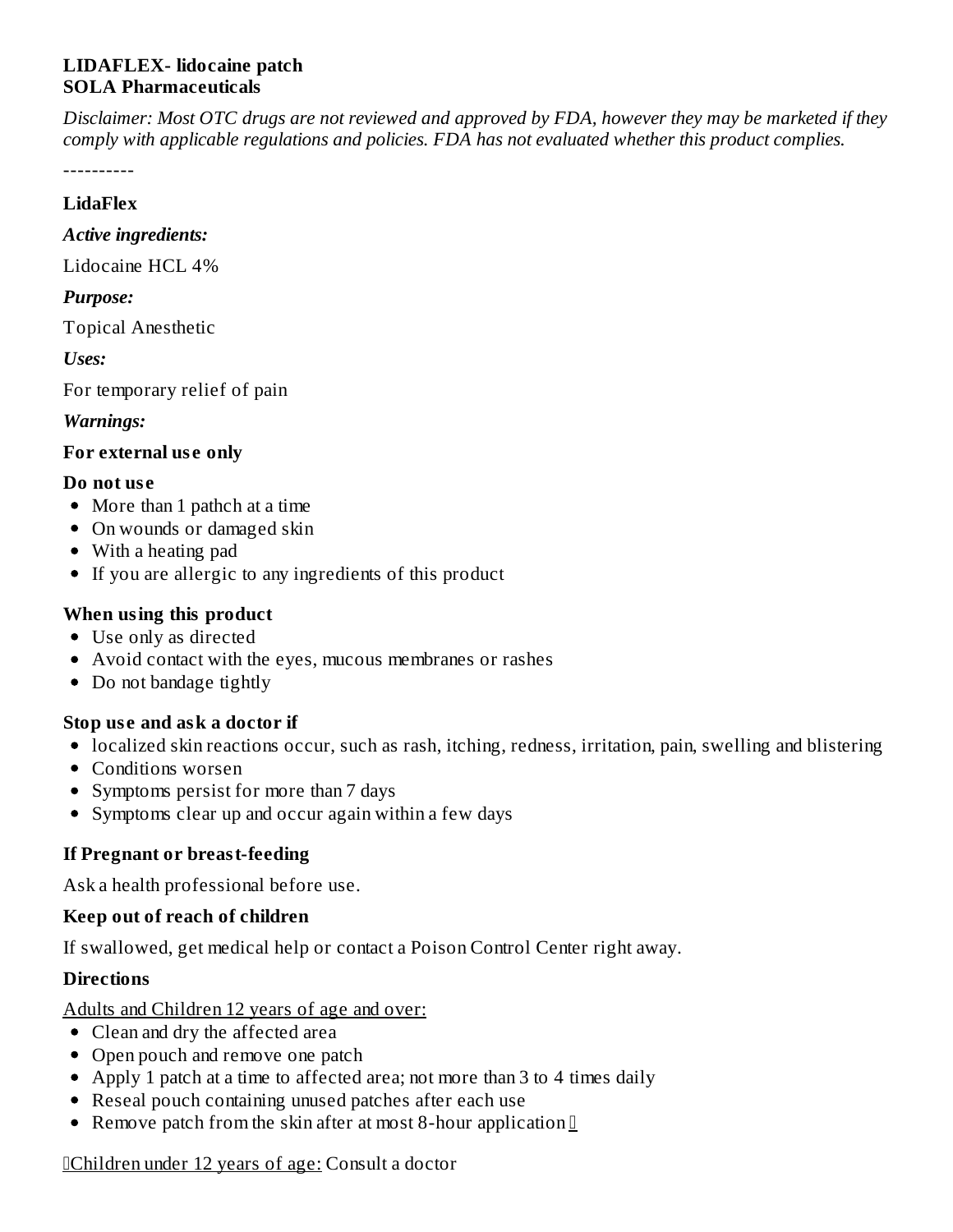#### *Other information:*

- Avoid storing product in direct sunlight  $\bullet$
- Protect product from exceessive moisture  $\bullet$

Acrylic Adhesive, Flaxseed oil, and Polysorbate 80

Manufactured for:

SOLA Pharmaceuticals

655 Highlandia Dr. Ste B

Baton Rouge, LA 70810

For questions for comments call 866-747-7365

LidaFlex Patch

Topical Pain Patch

For temporay pain relief

NDC 70512-012-30

Qty: 30 Flex Patches

(5 per Resealable Pouch) x 6



# **LIDAFLEX**

lidocaine patch